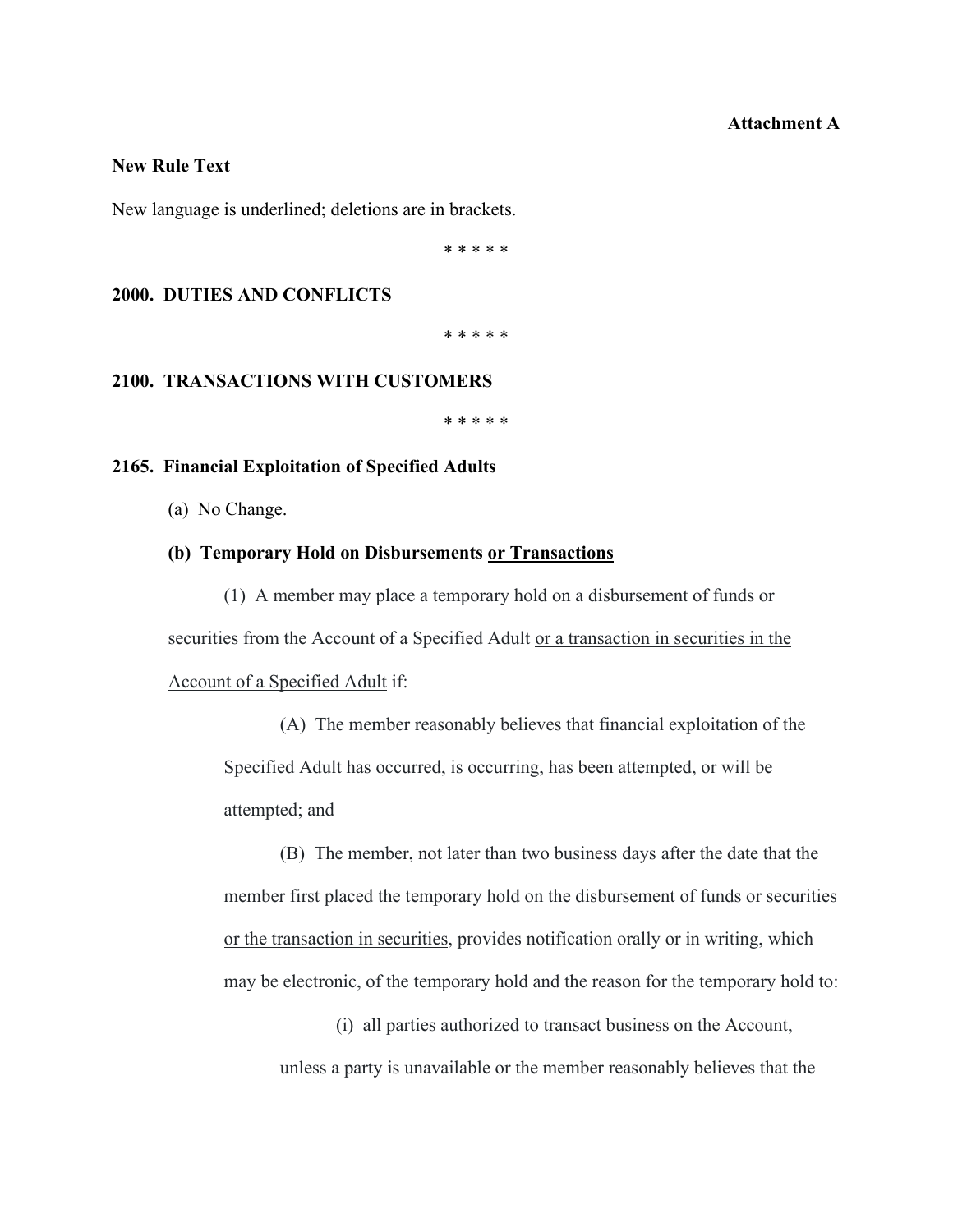party has engaged, is engaged, or will engage in the financial exploitation of the Specified Adult; and

(ii) the Trusted Contact Person(s), unless the Trusted Contact Person is unavailable or the member reasonably believes that the Trusted Contact Person(s) has engaged, is engaged, or will engage in the financial exploitation of the Specified Adult; and

(C) The member immediately initiates an internal review of the facts and circumstances that caused the member to reasonably believe that the financial exploitation of the Specified Adult has occurred, is occurring, has been attempted, or will be attempted.

(2) The temporary hold authorized by this Rule will expire not later than 15 business days after the date that the member first placed the temporary hold on the disbursement of funds or securities or the transaction in securities, unless otherwise terminated or extended by a state regulator or agency of competent jurisdiction or a court of competent jurisdiction, or extended pursuant to paragraph (b)(3) of this Rule.

(3) Provided that the member's internal review of the facts and circumstances under paragraph  $(b)(1)(C)$  of this Rule supports the member's reasonable belief that the financial exploitation of the Specified Adult has occurred, is occurring, has been attempted, or will be attempted, the temporary hold authorized by this Rule may be extended by the member for no longer than 10 business days following the date authorized by paragraph  $(b)(2)$  of this Rule, unless otherwise terminated or extended by a state regulator or agency of competent jurisdiction or a court of competent jurisdiction, or extended pursuant to paragraph (b)(4) of this Rule.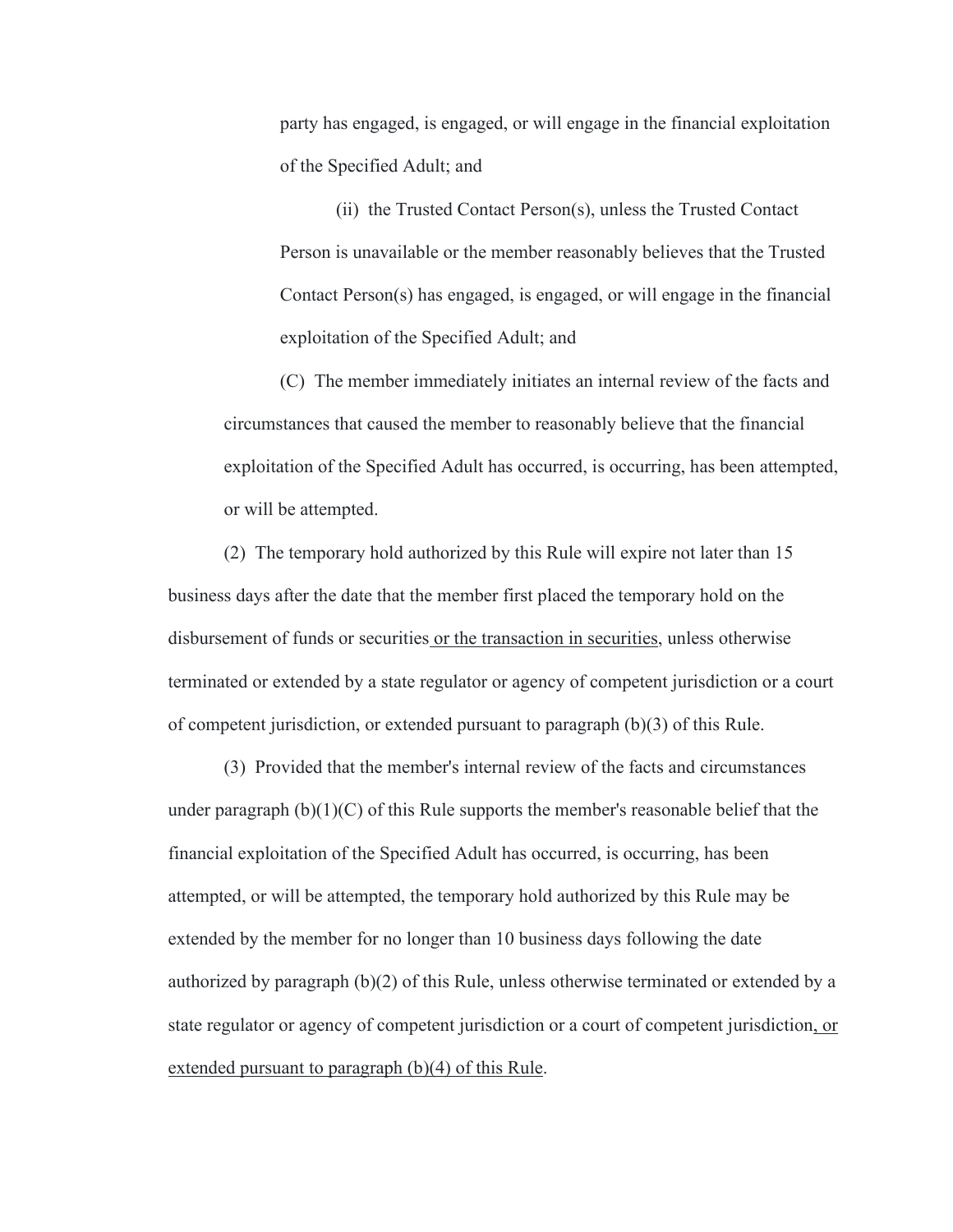(4) Provided that the member's internal review of the facts and circumstances under paragraph  $(b)(1)(C)$  of this Rule supports the member's reasonable belief that the financial exploitation of the Specified Adult has occurred, is occurring, has been attempted, or will be attempted and the member has reported or provided notification of the member's reasonable belief to a state regulator or agency of competent jurisdiction or a court of competent jurisdiction, the temporary hold authorized by this Rule may be extended by the member for no longer than 30 business days following the date authorized by paragraph (b)(3) of this Rule, unless otherwise terminated or extended by a state regulator or agency of competent jurisdiction or a court of competent jurisdiction.

**(c) No Change.** 

## **(d) Record Retention**

Members shall retain records related to compliance with this Rule, which shall be readily available to FINRA, upon request. The retained records shall include records of: (1) request(s) for disbursement or transaction that may constitute financial exploitation of a Specified Adult and the resulting temporary hold; (2) the finding of a reasonable belief that financial exploitation has occurred, is occurring, has been attempted, or will be attempted underlying the decision to place a temporary hold on a disbursement or transaction; (3) the name and title of the associated person that authorized the temporary hold on a disbursement or transaction; (4) notification(s) to the relevant parties pursuant to paragraph  $(b)(1)(B)$  of this Rule; [and] (5) the internal review of the facts and circumstances pursuant to paragraph  $(b)(1)(C)$  of this Rule; and (6) the reason and support for any extension of a temporary hold, including information regarding any communications with or by a state regulator or agency of competent jurisdiction or a court of competent jurisdiction.